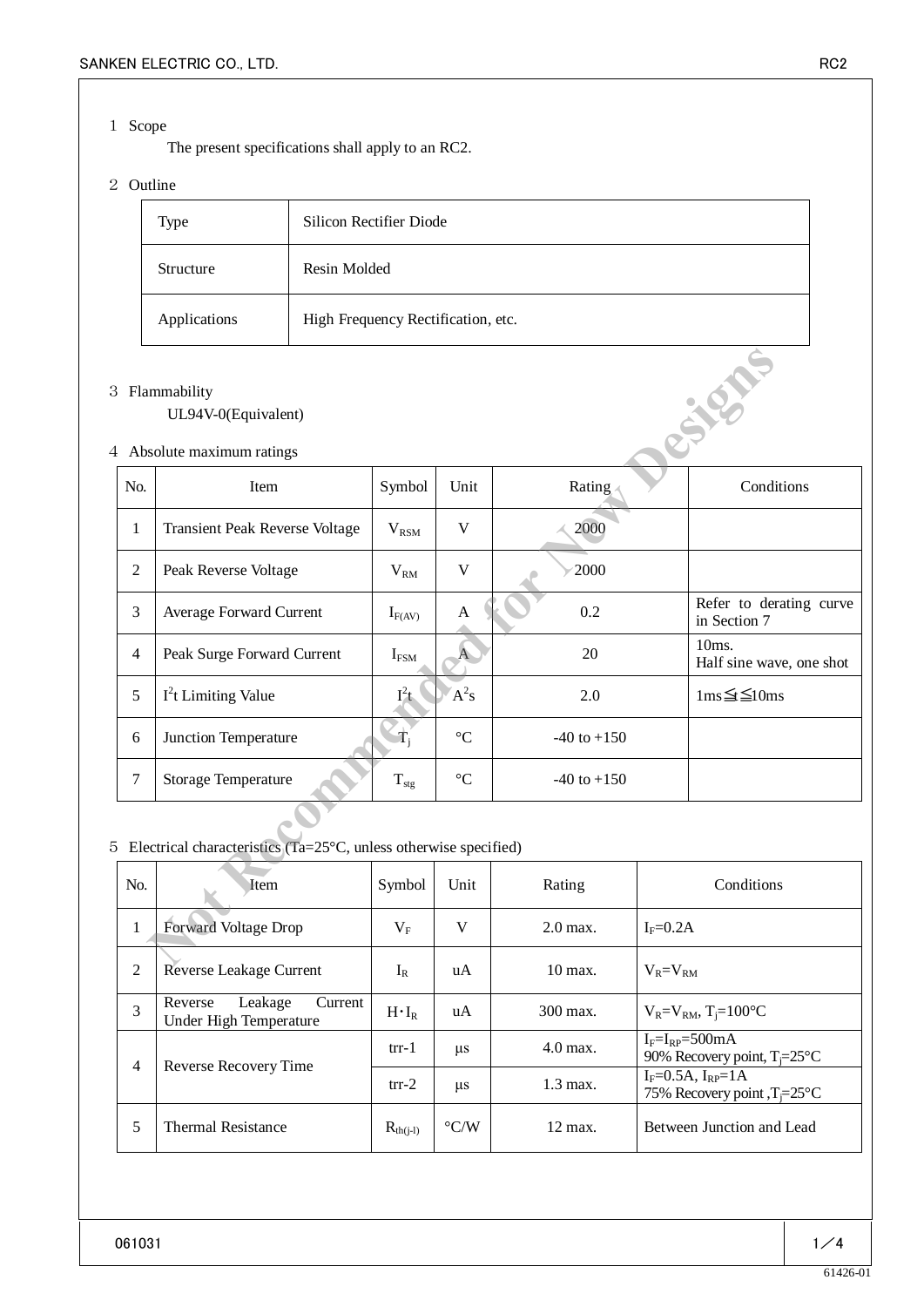### 6 Characteristics

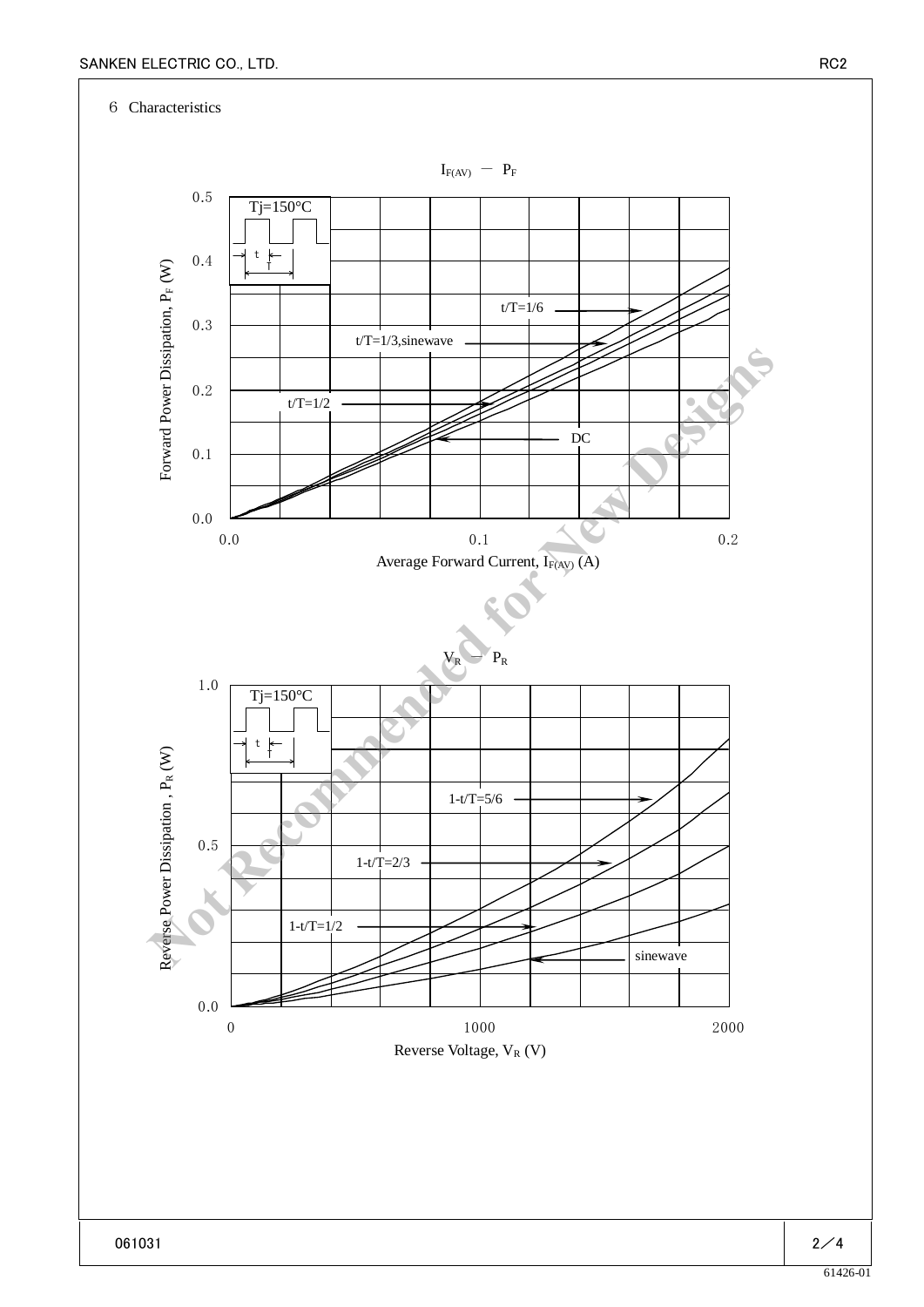7 Derating